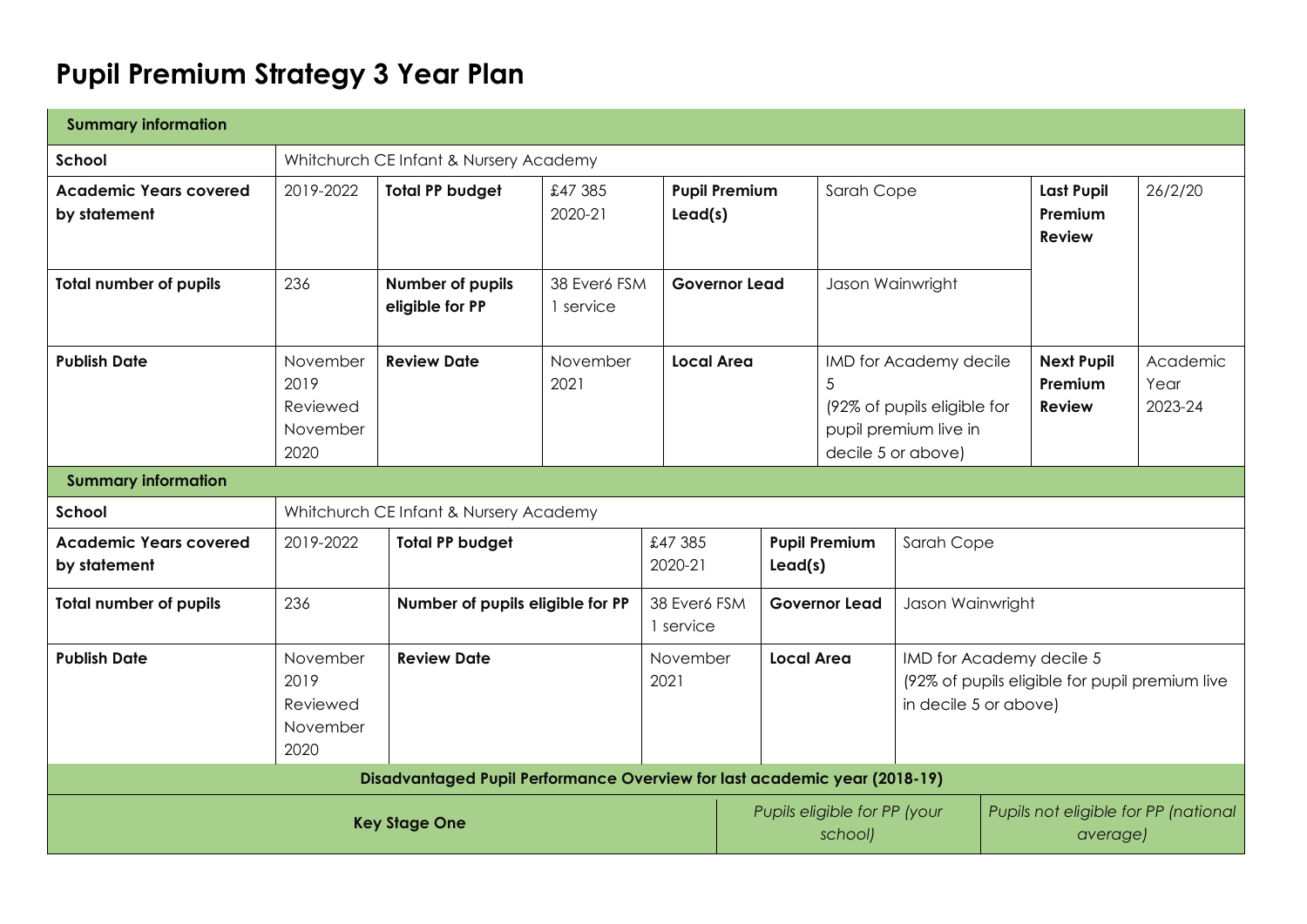| % achieving the expected standard in reading              | 67                                      | 78                                               |
|-----------------------------------------------------------|-----------------------------------------|--------------------------------------------------|
| % achieving the expected standard in writing              | 52                                      | 73                                               |
| % achieving the expected standard in maths                | 57                                      | 79                                               |
| % achieving the expected standard in Year 1 phonics check | 91                                      | 85                                               |
| <b>Early Years Foundation Stage</b>                       | Pupils eligible for PP (your<br>school) | Pupils not eligible for PP (national<br>average) |
| % achieving a 'Good Level of Development'                 | 60                                      | 75                                               |

**1. Strategy Aims for Disadvantaged Pupils**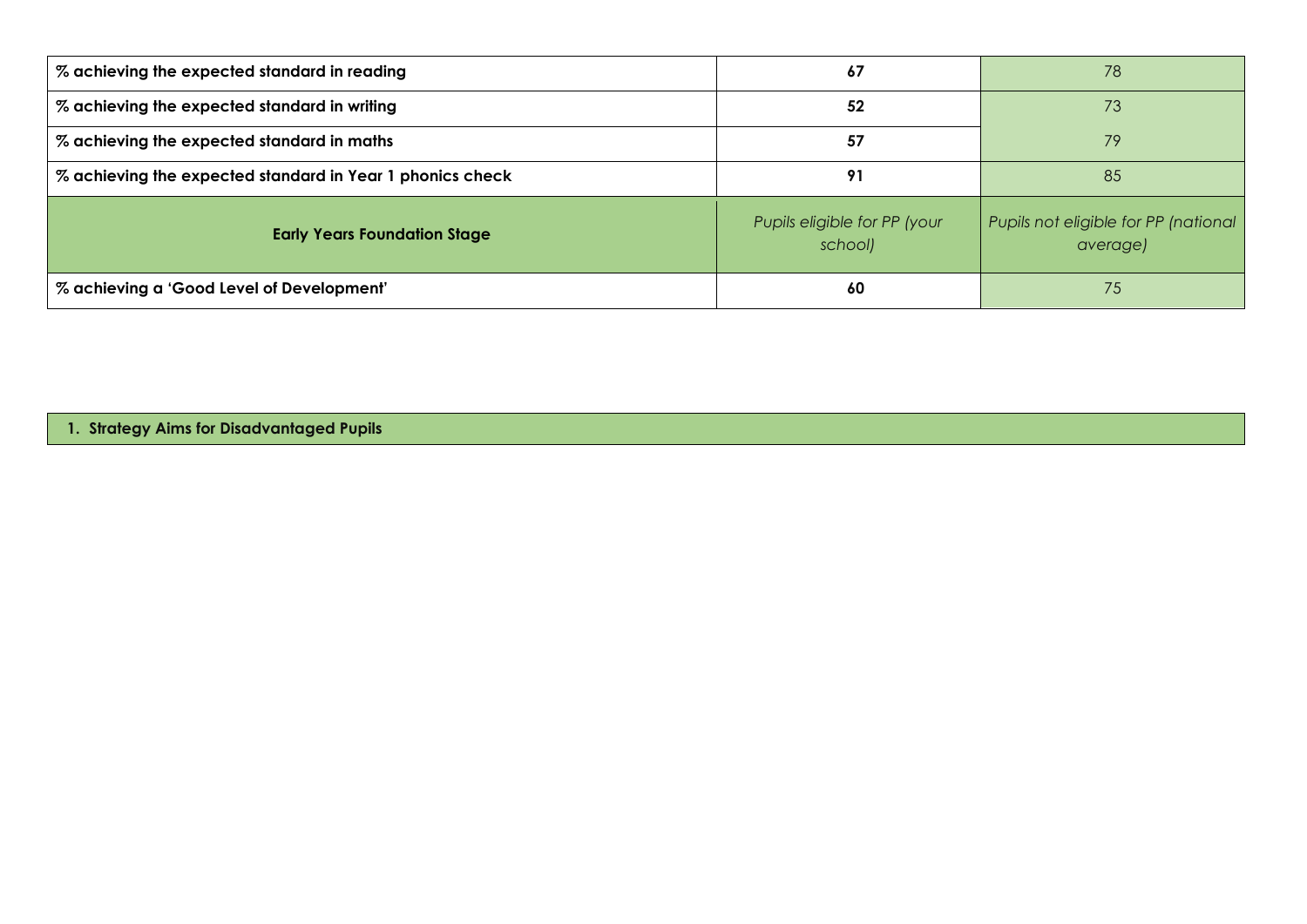## **A. Improving attainment and progress across all subjects in key stage one and across prime areas and Literacy and Maths in EYFS**

# **2018-19**

*At the end of key stage one, pupil premium attainment is below other pupils nationally across all subjects. The greatest differentials are in maths at 22% and writing at 19%.*

*67% of pupil premium pupils achieved EXS+ in reading compared to 78% of other pupils nationally.* 

*57% of pupil premium pupils achieved EXS+ in maths compared to 79% of other pupils nationally.*

*52% of pupil premium pupils achieved EXS+ in writing compared to 73% of other pupils nationally.* 

*At the end of EYFS, pupil premium attainment across the Literacy and Mathematics Early Learning Goals is below other pupils nationally. 60% of pupil premium pupils attained the Early Learning Goals in Literacy compared to 76% of other pupils nationally. 60% of pupil premium pupils attained the Early Learning Goals in Mathematics to 81% of other pupils nationally.*

# *September 2019 - March 2020*

*Key Stage One data for pupil premium attainment remains below 2018-19 other pupils nationally across all subjects. At March 2020;*

*50% of pupil premium pupils were meeting age related expectations in reading, compared to 2018-19 other pupils nationally of 78%. 94% of the academy pupil premium pupils had made expected plus progress to March 2020.*

*44% of pupil premium pupils were meeting age related expectations in writing, compared to 2018-19 other pupils nationally of 73%. 89% of the academy pupil premium pupils had made expected plus progress to March 2020.*

*50% of pupil premium pupils were meeting age related expectations in maths, compared to 2018-19 other pupils nationally of 79%. 89% of the academy pupil premium pupils had made expected plus progress to March 2020.*

*By March 2020, 50% of EYFS pupil premium pupils were on track to achieve the Early Learning Goals in Literacy with 64% on track to achieve the Early Learning Goals in Mathematics. This compares to 2018-19 national data of 76% of other pupils and 58% of FSM pupils nationally attaining the Early Learning Goals in Literacy and 81% of other pupils and 65% of FSM pupils nationally attaining the Early Learning Goals in Mathematics. In terms of progress 92% of pupil premium pupils had made expected plus progress to March 2020 in reading (46% making accelerated progress). 92% of pupil premium pupils had made expected progress in writing with 39% making accelerated progress and 100% had made expected plus progress in mathematics with 54% making accelerated progress.*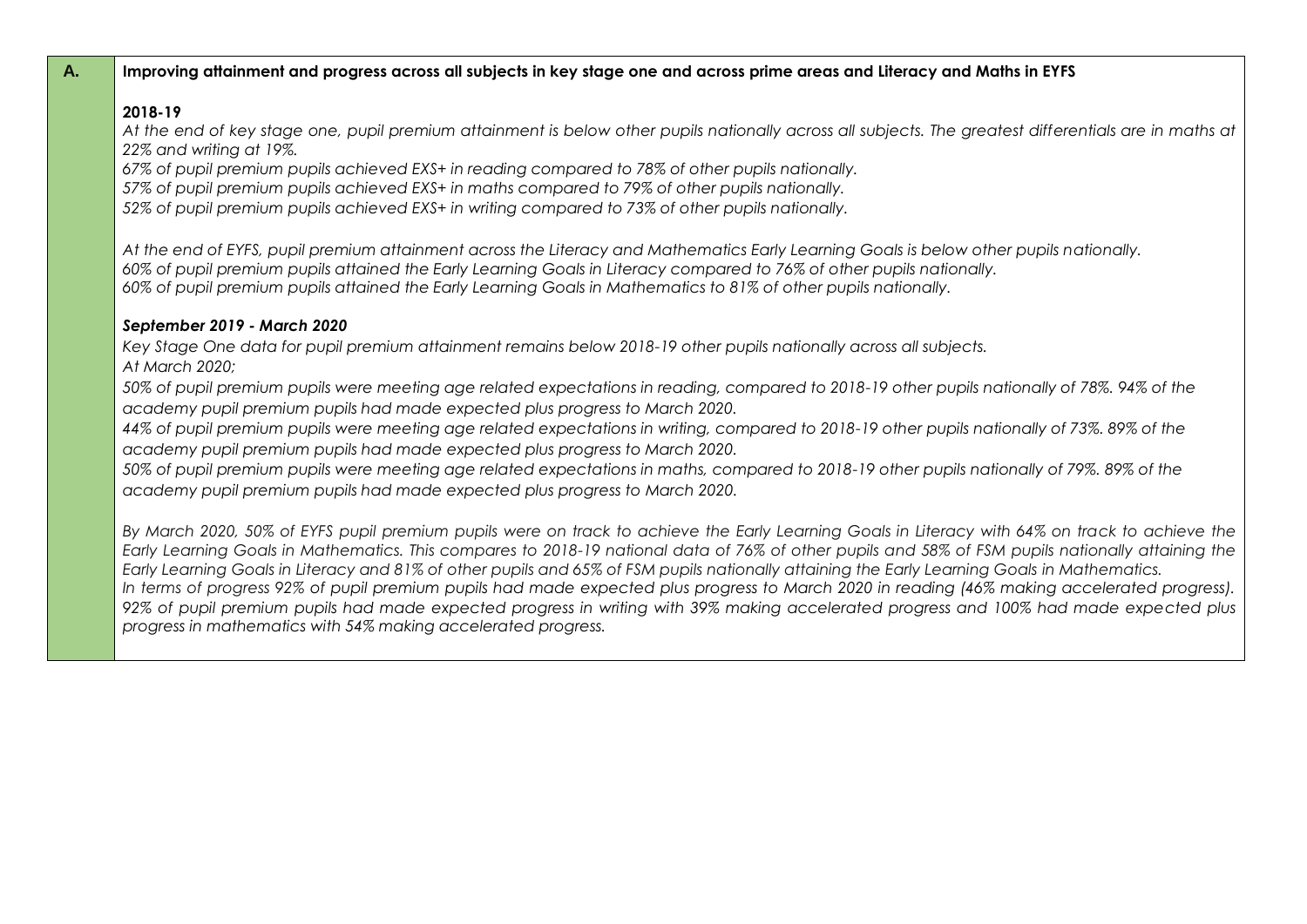| <b>B.</b> | Developing oracy, language and communication skills                                                                                                                                                                                                                                                                                                                                                                                                                                                                                                                                                                                                                                                                                                                                                                                                                                                                                                                                                                                                                                                                                                          |
|-----------|--------------------------------------------------------------------------------------------------------------------------------------------------------------------------------------------------------------------------------------------------------------------------------------------------------------------------------------------------------------------------------------------------------------------------------------------------------------------------------------------------------------------------------------------------------------------------------------------------------------------------------------------------------------------------------------------------------------------------------------------------------------------------------------------------------------------------------------------------------------------------------------------------------------------------------------------------------------------------------------------------------------------------------------------------------------------------------------------------------------------------------------------------------------|
|           | 2018-19<br>Overwhelmingly, the areas of learning that are weakest for these pupils at the start of school are PSED and Communication and Language. Our<br>baseline of pupil premium children on entry to our nursery (2018-2019) (current reception) indicates that 11% children have communication and<br>language skills within the 30-50 months' stage of development and no children have PSED skills within the 30-50 months' stage of development. This<br>gap in social and emotional skills and language continues to hinder the pupil premium children as they move through the school, leading to delays<br>throughout their school life, especially on Mathematical and English achievement. 64% of the pupil premium pupils who did not meet end of key<br>stage expectations in Maths and English (Reading and Writing) last year had identified social and emotional needs and received extra support<br>through Nurture provision. 44% of children failed to meet the end key stage expectation in writing with composition identified as one of the barriers<br>to pupils attaining the expected standards.                                  |
|           | September 2019- March 2020<br>By March 2020, 59% of FSM pupils were meeting age related expectations in respect of Communication and Language in Nursery and 67% in<br>Reception. 64% were meeting age related expectations across the Personal, Social and Emotional Development aspects in nursey and 80% in<br>reception.                                                                                                                                                                                                                                                                                                                                                                                                                                                                                                                                                                                                                                                                                                                                                                                                                                 |
| C.        | Developing pupil's cultural capital / experiences and understanding of the world                                                                                                                                                                                                                                                                                                                                                                                                                                                                                                                                                                                                                                                                                                                                                                                                                                                                                                                                                                                                                                                                             |
|           | 2018-19<br>Some families are unable to access broader, enriching opportunities such as clubs, theatre etc. due to lack of disposable income / affordability.<br>We are aware that 5 families whose children are eligible for pupil premium (9 children) regularly receive foodbank vouchers from the academy. In<br>addition, summer holiday lunch boxes were distributed to 25 families whose children are eligible for pupil premium (44 children) and Christmas food<br>bank parcels were collected by 8 families whose children are eligible for pupil premium (13 children). These families have no extra income for<br>holidays or days out. Through our Early Help system, we can identify that 8 pupil premium children have not been able to afford holidays or days out<br>as food, rent and utility bills are a priority. The latest IMD data suggests that 46% of pupils eligible for pupil premium live in properties with homes with<br>education, skills and training in the top 30% of the most deprived 52% in the top 40% most deprived). This would suggest that it is important to<br>develop aspiration through skills and experiences. |
|           | September 2019-March 2020<br>The latest IMD data suggests that 46% of pupils eligible for pupil premium live in properties with homes with education, skills and training in the top<br>30% of the most deprived 52% in the top 40% most deprived). This would suggest that it is important to develop aspiration through skills and<br>experiences. Food Poverty continues to be a concern amongst our pupil premium families. 44 children became eligible for Free School Meals<br>during the last academic year. The academy distributed Food Bank vouchers to 7 families (20 children) and supported 11 families (29 children) with                                                                                                                                                                                                                                                                                                                                                                                                                                                                                                                      |

*Christmas Food Bank vouchers. Over the lockdown period approximately 36 children received grocery packs / vouchers per week.*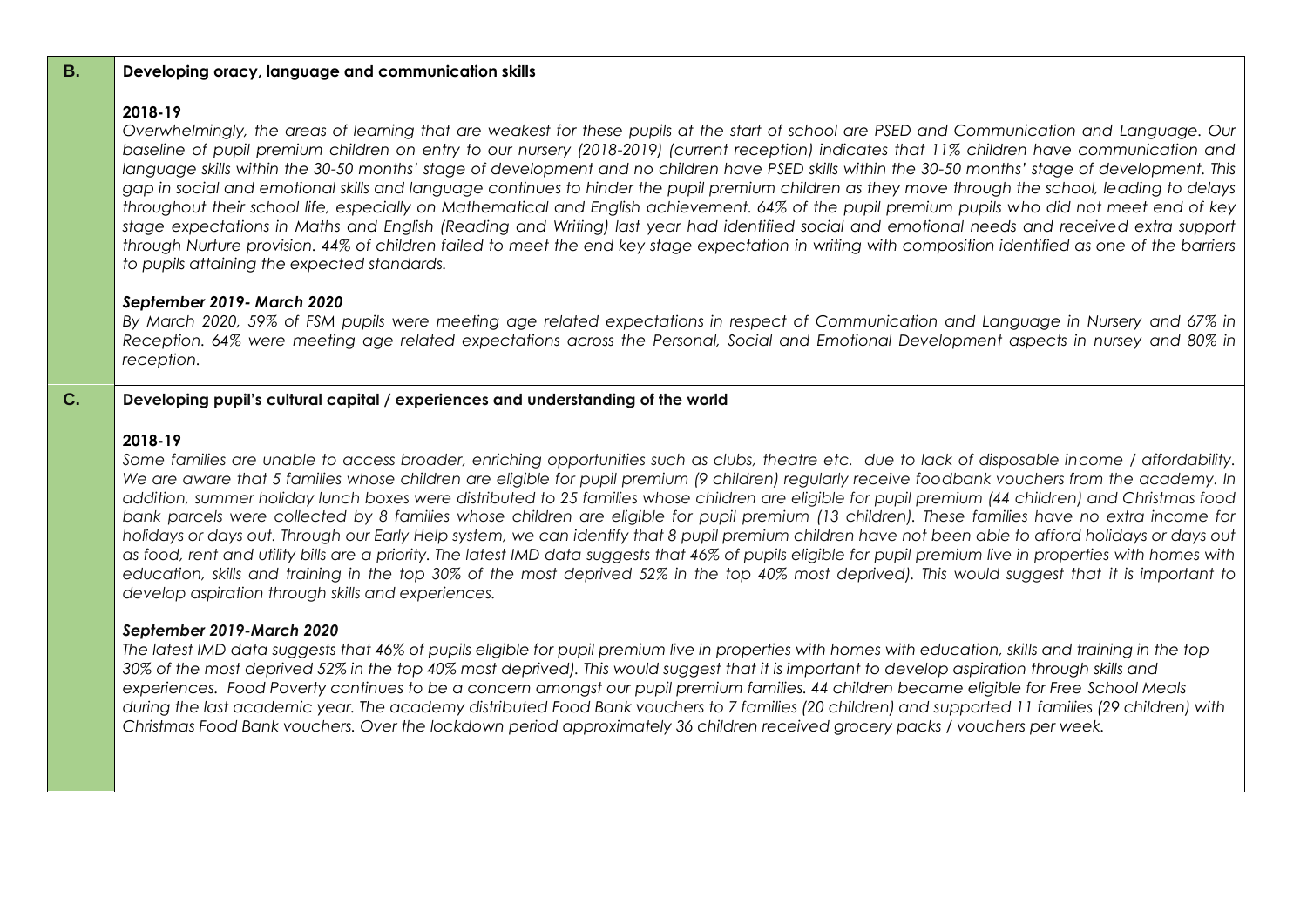|   | <b>Example village and village</b>                                                                                                                                                                                                                                                                                               |
|---|----------------------------------------------------------------------------------------------------------------------------------------------------------------------------------------------------------------------------------------------------------------------------------------------------------------------------------|
|   | 2018-19<br>The most recent 'Analyse School Performance' data indicates that our disadvantaged pupils have an absence rate of 5.7% compared to 5<br>nationally. Persistent absence of our disadvantaged pupils is 12.5% which is below the national % of 15.7. This remains, however, ahead of r<br>disadvantaged pupils at 8.8%. |
|   | September 2019-March 2020<br>Overall attendance of all pupils from September 2019 to March 2020 was 95% with Pupil Premium pupils have a difference of -1.0% compared to<br>non-Pupil Premium pupils. 13 of the 61 pupil premium pupils across the whole academy had an absence rate above 10%, at March 2020.                   |
| E | <b>Enhancing parental engagement</b>                                                                                                                                                                                                                                                                                             |
|   |                                                                                                                                                                                                                                                                                                                                  |

#### **2018-19**

The Index of Multiple Deprivation information suggests that 41% of our pupil premium children live in a household where education and skills fall *within deciles 3 and 4. We have found a lack of engagement from some of our PP families with parent information sessions and home reading. No PP families engaged with the come and read with your child project in Reception in 2018-2019 and only one PP family came to the RWinc information session. Following targeted invitations 8 PP families attended family reading workshops. Children who do not develop sufficient reading skills by the middle of primary school are less able to access the curriculum than their peers.*

#### *September 2019-March 2020*

*More pupil premium parents engaged with the offer of accompanying their child to lunch 55% with 39% attending the Autumn 2019 parent consultation. All other events were cancelled as a consequence of Lockdown. During the school closure period our Family Support Worker targeted 11 of our pupil premium families for weekly welfare calls (18 children). Approximately 60% of these children were engaging with home learning activities*.

# **F Supporting social, emotional and mental health needs of pupils**

### **2018-19**

*17% of our pupil premium children have identified SEMH needs according to our SEND register and 7 of our pupil premium children are subject to Early Help, 3 at Child in need and 3 are Looked after Children. Our baseline of pupil premium children on entry to our nursery (2018-2019) indicates no children had PSED skills within the 30-50 months' stage of development.*

### *September 2019-March 2020*

*9 of our pupil premium children have identified SEND needs. 22% of these children have SEMH needs. 9 of our pupil premium children are subject to Early Help. The profile of children joining the academy indicates that approximately 4% of children enter nursery with personal, social and emotional development emerging into the 30-50m band.*

# **D. Improving attendance**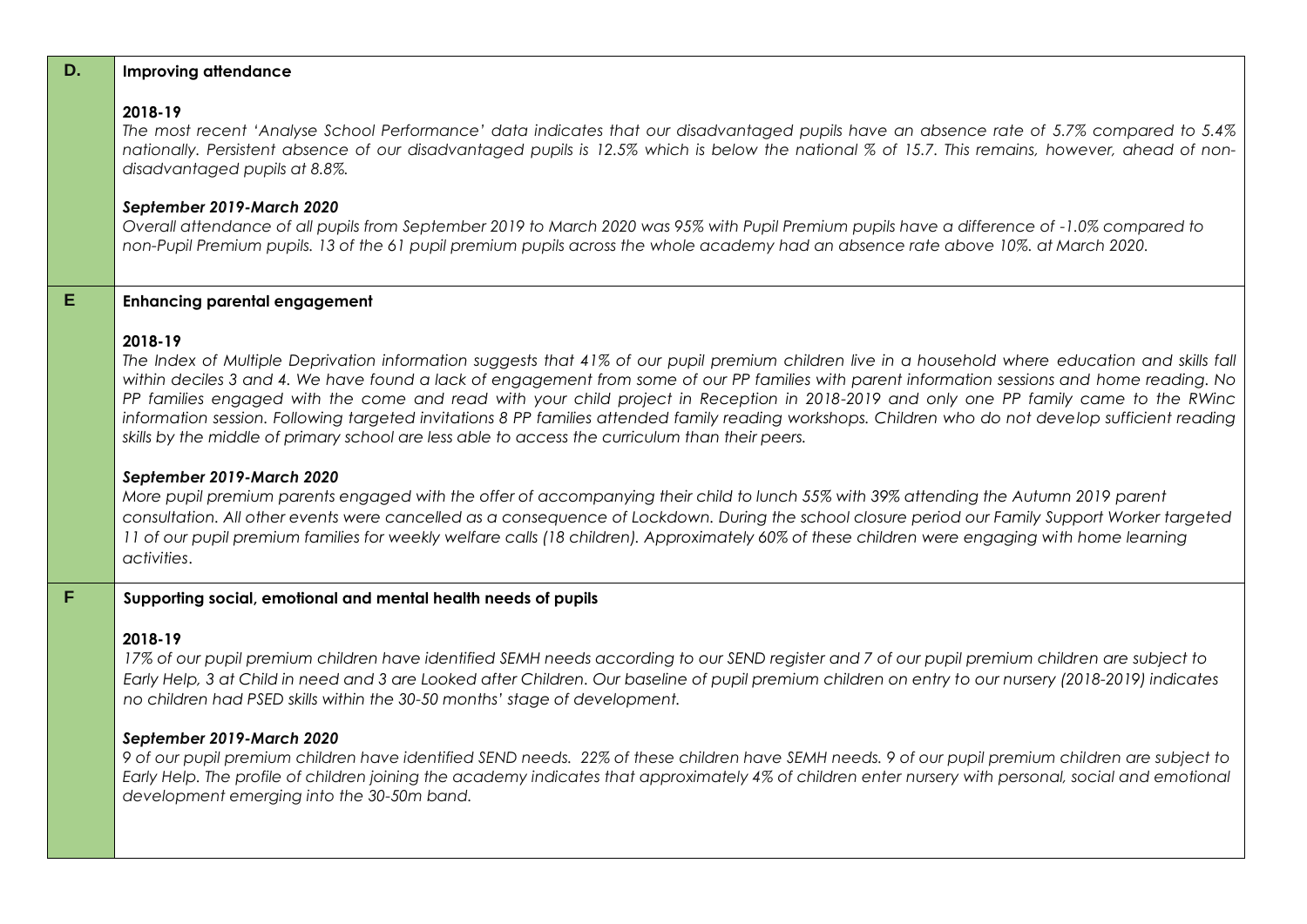|           | <b>Intended aims (Intent) for Disadvantaged Pupils</b>                                                                                                                                                                                                                                                                                            | <b>Target (Impact) for Disadvantaged Pupils by 2022</b>                                                                                                                                                                                                                                                                                                                                                                                                                                                                      |  |  |  |
|-----------|---------------------------------------------------------------------------------------------------------------------------------------------------------------------------------------------------------------------------------------------------------------------------------------------------------------------------------------------------|------------------------------------------------------------------------------------------------------------------------------------------------------------------------------------------------------------------------------------------------------------------------------------------------------------------------------------------------------------------------------------------------------------------------------------------------------------------------------------------------------------------------------|--|--|--|
| A.        | PP pupils will make the necessary progress they need to attain well<br>across all subjects, unless SEND related to cognition and learning.<br>PP pupils will make the necessary progress they need in order to<br>diminish the difference in attainment between PP and other pupils<br>nationally, unless SEND related to cognition and learning. | By 2022:<br>Achieve national average expected standard at KS1 in reading, writing and<br>maths.<br>Achieve national average expected standard in PSC.<br>$\bullet$<br>Achieve national average GLD at the end of EYFS.<br>The attainment gap between PP and other pupils will narrow across all year<br>groups, in line with national figures.<br>(Measured through attainment and progress data, pupil voice, lesson<br>observations and work scrutiny, pupil progress meetings, KS1 outcomes, EYFS<br>outcomes, ASP/IDSR). |  |  |  |
| <b>B.</b> | Improvement in PP pupil's oracy, communication and language<br>skills will be evident.                                                                                                                                                                                                                                                            | PP pupils will make the necessary progress from individual starting points<br>through diagnostic assessment.<br>PP pupils will achieve the expected standard in the communication and<br>language early learning goals in line with national average.<br>(Measured through diagnostic testing (BPVS/Talk Boost/NELI), attainment and<br>progress data for reading / writing/ maths, EYFS - Communication and<br>Language, lesson observations, work scrutiny, pupil voice, pupil progress<br>meetings).                      |  |  |  |
| C.        | Readiness of PP pupils is built both inside and outside the classroom.<br>PP pupils will benefit from experiences / trips / visitors to develop<br>cultural capital                                                                                                                                                                               | PP pupils are provided with opportunities to build readiness, participate in<br>$\bullet$<br>experiences, visits, given responsibilities and play a prominent role in wider<br>school life.<br>Financial factors are not a barrier to attending visits or taking part in<br>enrichment opportunities and all pupils in receipt of PP funding attend during<br>the year.<br>(Measured through participation in extracurricular activities, trips/ sports team<br>members/roles in productions).                               |  |  |  |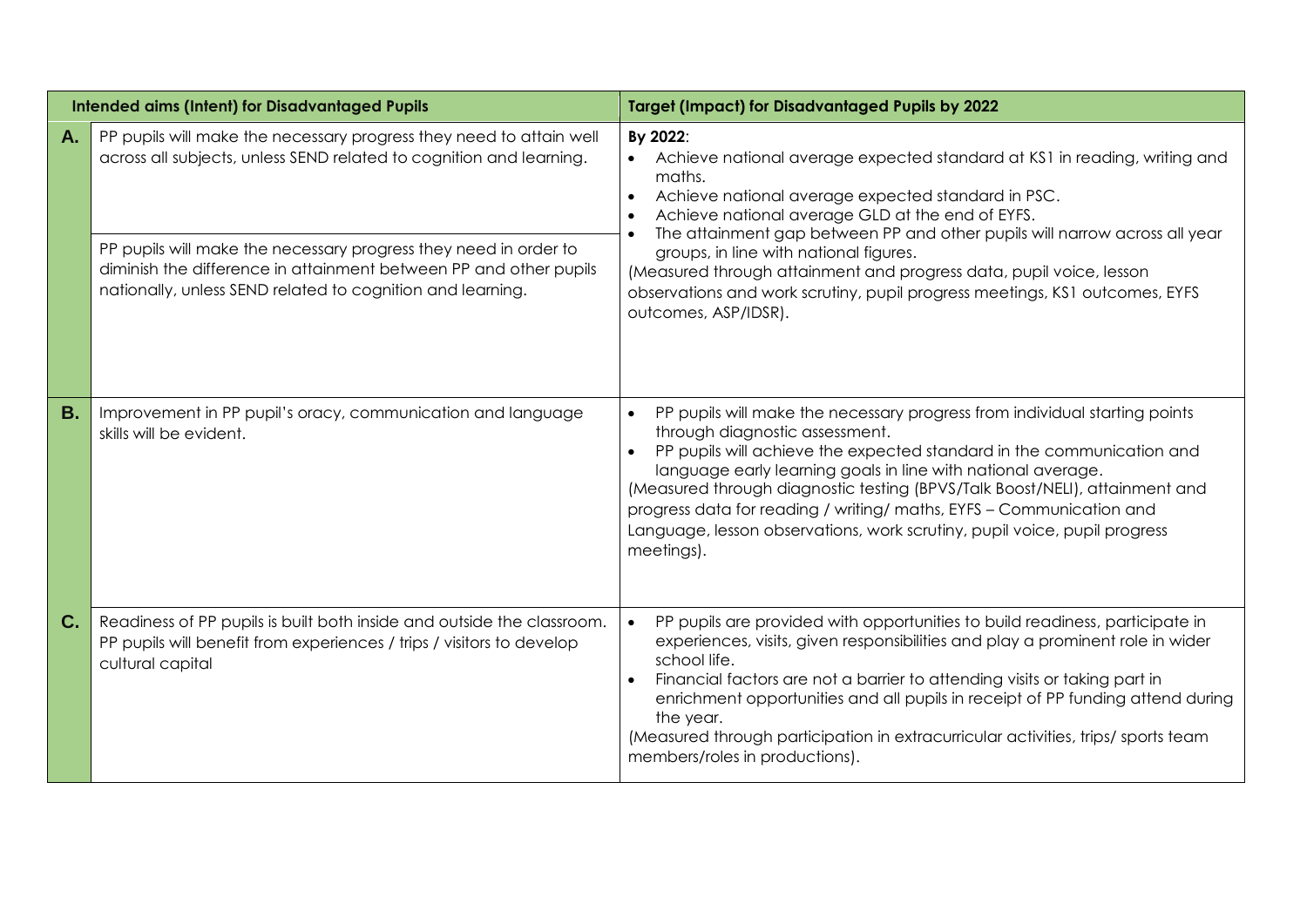| D. | Attendance of PP pupils will move to be in line with overall<br>academy % of 95.5                                                                        | Improved attendance of PP pupils to so that it is in line with the national<br>$\bullet$<br>average for schools with a similar level of deprivation (4.11%).<br>Focus on persistent absence of PP pupils so that it is at least line with the<br>national average of 9.2%.<br>(Measured through MIS attendance data, IDSR/ASP)                                                                                                                                                                                                                                              |
|----|----------------------------------------------------------------------------------------------------------------------------------------------------------|-----------------------------------------------------------------------------------------------------------------------------------------------------------------------------------------------------------------------------------------------------------------------------------------------------------------------------------------------------------------------------------------------------------------------------------------------------------------------------------------------------------------------------------------------------------------------------|
| Е. | Parents will feel engaged and empowered to support learning.                                                                                             | Regular and increased attendance at workshops and parent consultations.<br>Identified families engage with Family Support Worker and offer of support.<br>This will have a positive impact on;<br>Attendance (see above) / Meeting of basic needs/children's readiness for<br>school and learning /children's emotional well-being and behaviour.<br>(Measured through attendance at parent consultation meetings, workshops,<br>parent voice, Early Help outcomes).                                                                                                        |
| F. | PP pupils will develop strategies to support their emotional health<br>and well-being, promote resilience and manage / self-regulate<br>their behaviour. | PP pupils will demonstrate knowledge and understanding of support and<br>$\bullet$<br>consequences in respect of behavioural expectations.<br>Behavioural incidents will reduce.<br>Pupils will develop an understanding of how to recognise signs and how to<br>support their own and others well-being.<br>Improved quality of relationships, behaviour and attitudes enable identified<br>children to be ready for school and to access learning independently.<br>(Measured through learning walks, lesson observations, results of staff / pupil /<br>parent surveys). |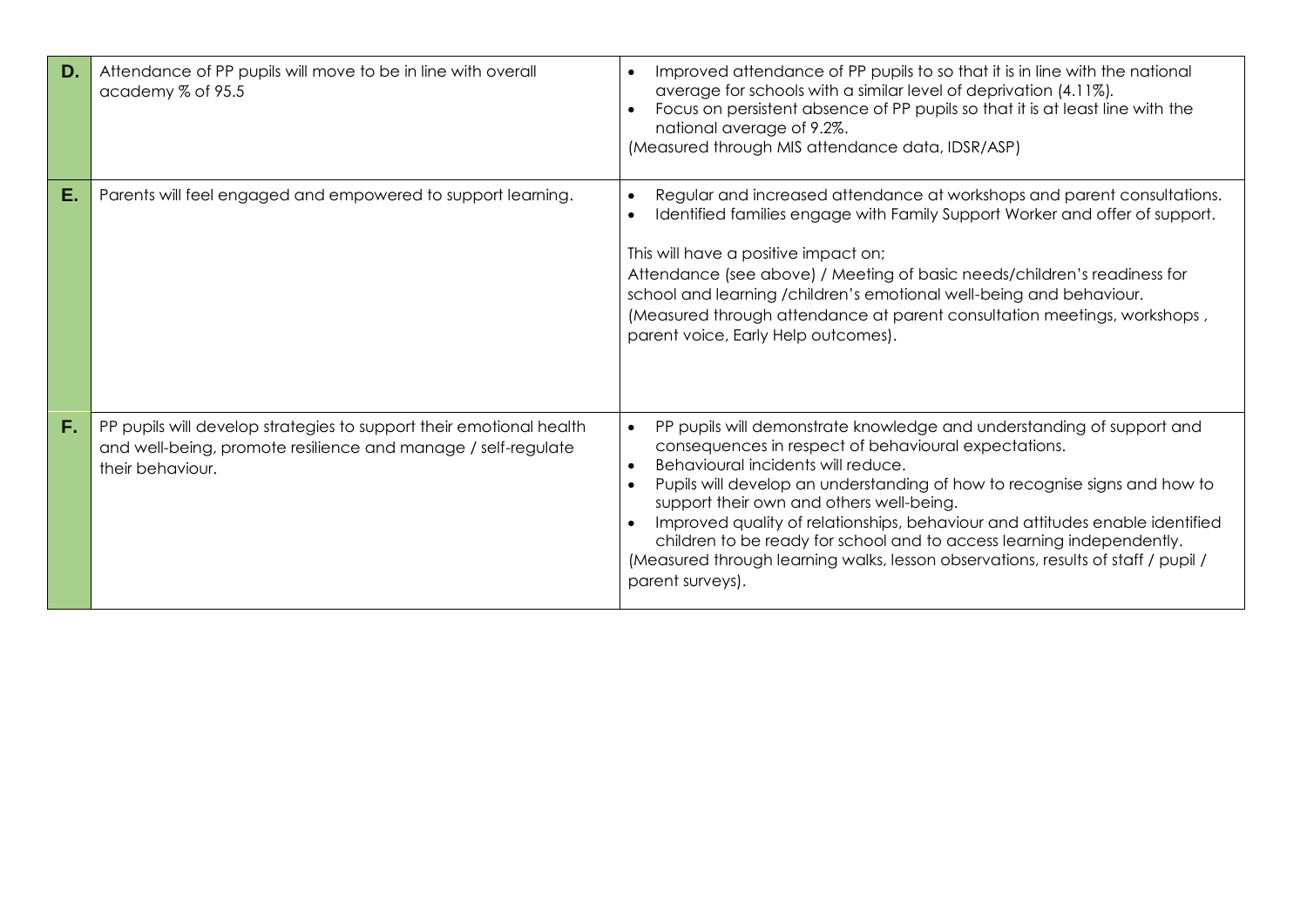| 2. Planned expenditure                                                                                                                                                                                                                                                                                                                                                                              |                                                                                                                                                                                                                                                                                                                                                                                                                                                                                                                                                                                                                                             |                                                                                                                                                                                                                                                                                                                                                                                                                                                                                                                                                                                                                                                                                                                                                                                                                                                                     |                                                                                                                                                                                                                                                                                                                                                                                                                                                                                                                                          |                   |               |  |  |
|-----------------------------------------------------------------------------------------------------------------------------------------------------------------------------------------------------------------------------------------------------------------------------------------------------------------------------------------------------------------------------------------------------|---------------------------------------------------------------------------------------------------------------------------------------------------------------------------------------------------------------------------------------------------------------------------------------------------------------------------------------------------------------------------------------------------------------------------------------------------------------------------------------------------------------------------------------------------------------------------------------------------------------------------------------------|---------------------------------------------------------------------------------------------------------------------------------------------------------------------------------------------------------------------------------------------------------------------------------------------------------------------------------------------------------------------------------------------------------------------------------------------------------------------------------------------------------------------------------------------------------------------------------------------------------------------------------------------------------------------------------------------------------------------------------------------------------------------------------------------------------------------------------------------------------------------|------------------------------------------------------------------------------------------------------------------------------------------------------------------------------------------------------------------------------------------------------------------------------------------------------------------------------------------------------------------------------------------------------------------------------------------------------------------------------------------------------------------------------------------|-------------------|---------------|--|--|
| Academic year                                                                                                                                                                                                                                                                                                                                                                                       | 2020/2021                                                                                                                                                                                                                                                                                                                                                                                                                                                                                                                                                                                                                                   |                                                                                                                                                                                                                                                                                                                                                                                                                                                                                                                                                                                                                                                                                                                                                                                                                                                                     |                                                                                                                                                                                                                                                                                                                                                                                                                                                                                                                                          |                   |               |  |  |
|                                                                                                                                                                                                                                                                                                                                                                                                     |                                                                                                                                                                                                                                                                                                                                                                                                                                                                                                                                                                                                                                             | <b>Nature of Support</b>                                                                                                                                                                                                                                                                                                                                                                                                                                                                                                                                                                                                                                                                                                                                                                                                                                            |                                                                                                                                                                                                                                                                                                                                                                                                                                                                                                                                          |                   |               |  |  |
|                                                                                                                                                                                                                                                                                                                                                                                                     | 40%<br><b>Focus on teaching priorities</b><br>51%<br>Focus on targeted academic support<br>Focus on wider strategies<br>9%                                                                                                                                                                                                                                                                                                                                                                                                                                                                                                                  |                                                                                                                                                                                                                                                                                                                                                                                                                                                                                                                                                                                                                                                                                                                                                                                                                                                                     |                                                                                                                                                                                                                                                                                                                                                                                                                                                                                                                                          |                   |               |  |  |
| i. Teaching Priorities                                                                                                                                                                                                                                                                                                                                                                              |                                                                                                                                                                                                                                                                                                                                                                                                                                                                                                                                                                                                                                             |                                                                                                                                                                                                                                                                                                                                                                                                                                                                                                                                                                                                                                                                                                                                                                                                                                                                     |                                                                                                                                                                                                                                                                                                                                                                                                                                                                                                                                          |                   |               |  |  |
| <b>Measure</b>                                                                                                                                                                                                                                                                                                                                                                                      | <b>Activity</b>                                                                                                                                                                                                                                                                                                                                                                                                                                                                                                                                                                                                                             | <b>Evidence and rationale</b>                                                                                                                                                                                                                                                                                                                                                                                                                                                                                                                                                                                                                                                                                                                                                                                                                                       | Monitoring                                                                                                                                                                                                                                                                                                                                                                                                                                                                                                                               | <b>Staff lead</b> | <b>Review</b> |  |  |
| To ensure consistently<br>high quality teaching<br>every day.<br>To build capacity in<br>senior leadership<br>teams for mentoring,<br>coaching, planning,<br>monitoring and<br>evaluation.<br>To ensure all early<br>career teachers are<br>well supported and<br>developed.<br>To ensure quality<br>resources are<br>available to support<br>teaching and<br>learning, including<br>home learning. | <b>Quality professional</b><br>development, training<br>and support and staff<br>release time will ensure<br>teachers have the<br>capacity, expertise and<br>knowledge<br>to support all pupils.<br>Develop leadership<br>capacity to drive<br>improvements in quality<br>of education.<br><b>Early Careers Teachers</b><br>access the SBMAT<br>programme to improve<br>the quality of their<br>teaching.<br>Organise use of school<br>library for timetabled use<br>across all year groups to<br>increase reading for<br>pleasure.<br>On-going review of and<br>purchase of resources to<br>support home learning in<br>maths and reading. | The NFER research report, Supporting<br>the Attainment of Disadvantaged<br><b>Pupils: Articulating Success and Good</b><br>Practice, highlights seven distinct<br>'building blocks of success' including:<br>"High quality teaching for all -<br>emphasise 'quality first teaching' and<br>provide consistently high standards by<br>setting expectations, monitoring<br>performance and sharing best<br>practice."<br>The EEF Attainment Gap Report 2018<br>states that: "Quality of teaching is one<br>of the biggest drivers of pupil<br>attainment, particularly for those from<br>disadvantaged backgrounds. It is<br>crucial, therefore, that schools focus all<br>their resources (not just the Pupil<br>Premium) on proven ways of improving<br>teaching, such as tried and tested<br>continuing professional development<br>courses and feedback methods." | CPD Provision Map.<br>SLT to continue with<br>rigorous monitoring and<br>evaluation schedule to<br>include; deep dives,<br>pupil voice, learning<br>walks, lesson<br>observations and book<br>scrutinies.<br>Regular follow-ups from<br>termly Pupil Progress<br>Meetings.<br>Follow up sessions with<br>in-school mentor who<br>will support with<br>implementation of<br>learning.<br>Regular phase<br>meetings to support<br>implementation of<br>learning.<br>HoS - on-going review<br>of home learning offer -<br>use parent voice. | ExP / HoS         | Half termly.  |  |  |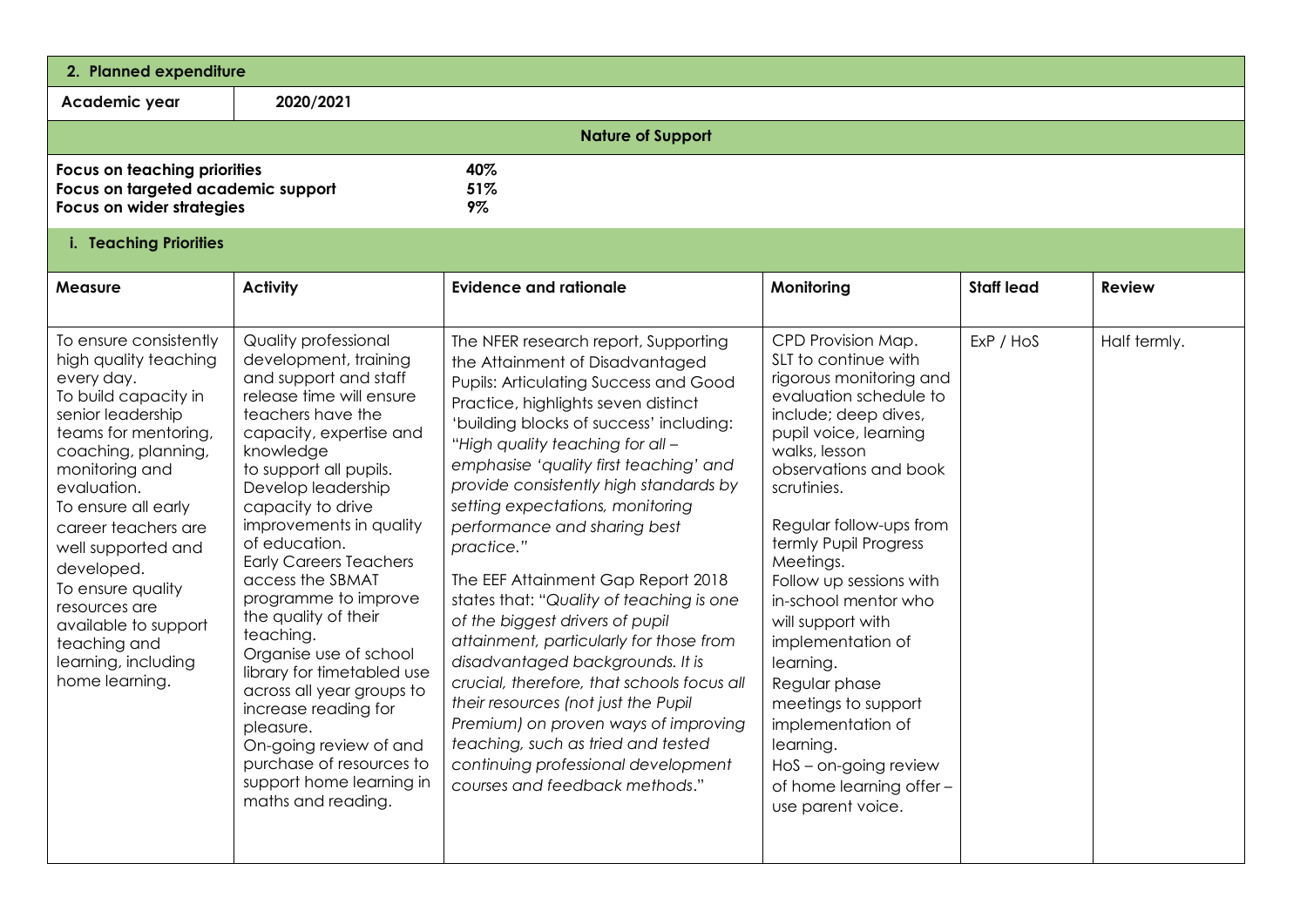| To continue to<br>develop pupil's<br>vocabulary, oral<br>language and<br>communication skills.<br>To deliver a whole<br>school language<br>strategy<br>encompassing<br>vocabulary<br>development and<br>speech and<br>language boosters. | <b>Embed Word Aware</b><br>programme.<br>Activities to extend<br>pupils expressive and<br>receptive language<br>relating to current<br>topics / quality texts.<br>Explicit strategies to<br>extend vocabulary.<br>Language rich<br>environments.<br>High quality language<br>interventions to support<br>disadvantaged<br>children falling behind<br>age-related<br>expectations.<br>Key vocabulary to be<br>introduced at the<br>beginning of all lessons,<br>including science and<br>foundation subjects.<br>Pre-teaching and re-<br>teaching of vocabulary<br>for target pupils (BPVS<br>baseline). | The EEF states that, overall, studies of oral<br>language interventions consistently show<br>positive benefits on learning, including<br>oral language skills and reading<br>comprehension. On average, pupils who<br>participate in oral language interventions<br>make approximately five months'<br>additional progress over the course of a<br>year. It also states that, overall, the<br>evidence suggests that early years and<br>pre-school intervention is beneficial. On<br>average, early years' interventions have<br>an impact of five additional months'<br>progress, and appear to be particularly<br>beneficial for children from low income<br>families. The EEF also suggest that small<br>group tuition has a +4 months' impact on<br>outcomes.<br>Vocabulary at aged five:<br>There is a 27% gap between the<br>lowest income quintile and the<br>highest.<br>The lowest quintile have 16% more<br>likely to have conduct problems<br>compared to the highest quintile.<br>The lowest quintile are 15% more<br>$\bullet$<br>likely to have hyperactivity<br>problems compared to the<br>highest quintile.<br>Waldfogel and Washbrook, 2010. | SLT / Word Aware Lead to<br>follow up implementation<br>and ensure consistency<br>through learning walks.<br>Talk Boost / NELI / Language<br>development interventions<br>planned and targeted<br>according to need<br>(discussed during PPM).<br>Monitoring of impact of<br>targeted support<br>Intervention data analysis<br>BPVS data analysis. | Word Aware<br>Lead / HoS /<br>AP | Termly<br>Learning Walk.<br>Half termly<br>tracking of<br>boosters.<br>Entry and exit<br>BPVS scores. |
|------------------------------------------------------------------------------------------------------------------------------------------------------------------------------------------------------------------------------------------|---------------------------------------------------------------------------------------------------------------------------------------------------------------------------------------------------------------------------------------------------------------------------------------------------------------------------------------------------------------------------------------------------------------------------------------------------------------------------------------------------------------------------------------------------------------------------------------------------------|----------------------------------------------------------------------------------------------------------------------------------------------------------------------------------------------------------------------------------------------------------------------------------------------------------------------------------------------------------------------------------------------------------------------------------------------------------------------------------------------------------------------------------------------------------------------------------------------------------------------------------------------------------------------------------------------------------------------------------------------------------------------------------------------------------------------------------------------------------------------------------------------------------------------------------------------------------------------------------------------------------------------------------------------------------------------------------------------------------------------------------------------------------------|----------------------------------------------------------------------------------------------------------------------------------------------------------------------------------------------------------------------------------------------------------------------------------------------------------------------------------------------------|----------------------------------|-------------------------------------------------------------------------------------------------------|
|------------------------------------------------------------------------------------------------------------------------------------------------------------------------------------------------------------------------------------------|---------------------------------------------------------------------------------------------------------------------------------------------------------------------------------------------------------------------------------------------------------------------------------------------------------------------------------------------------------------------------------------------------------------------------------------------------------------------------------------------------------------------------------------------------------------------------------------------------------|----------------------------------------------------------------------------------------------------------------------------------------------------------------------------------------------------------------------------------------------------------------------------------------------------------------------------------------------------------------------------------------------------------------------------------------------------------------------------------------------------------------------------------------------------------------------------------------------------------------------------------------------------------------------------------------------------------------------------------------------------------------------------------------------------------------------------------------------------------------------------------------------------------------------------------------------------------------------------------------------------------------------------------------------------------------------------------------------------------------------------------------------------------------|----------------------------------------------------------------------------------------------------------------------------------------------------------------------------------------------------------------------------------------------------------------------------------------------------------------------------------------------------|----------------------------------|-------------------------------------------------------------------------------------------------------|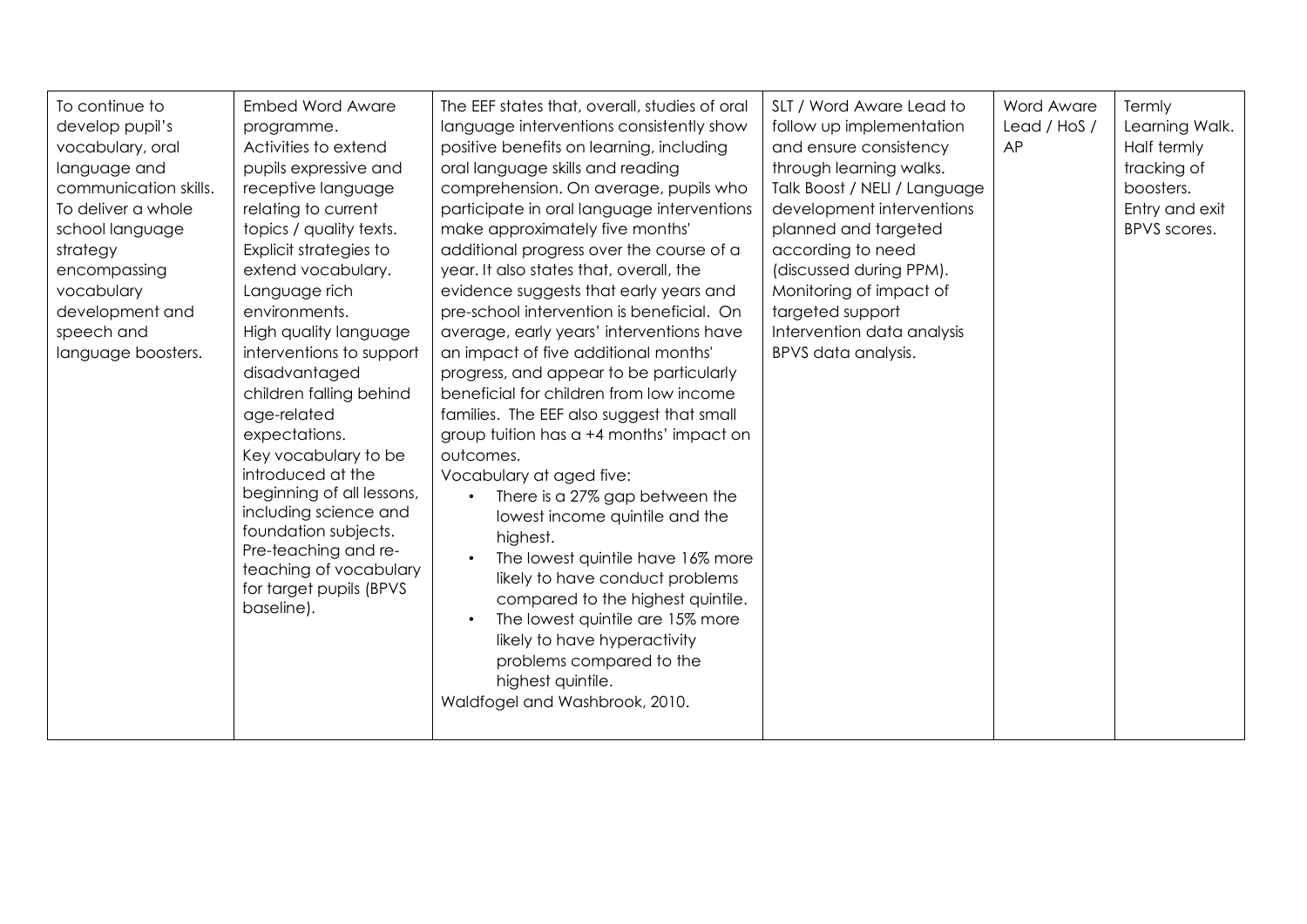|  | To ensure that<br>feedback is being<br>given in a purposeful<br>and timely manner in<br>order to achieve<br>maximum progress<br>and attainment. | Ongoing review /<br>consultation of marking<br>policy.<br>Routines to be<br>established to ensure<br>fluid teaching becomes<br>a successful tool. | Effective feedback has been identified<br>through the work of John Hattie and The<br>Education Endowment Foundation as<br>being the most significant factor in<br>securing progress for pupils. (EEF toolkit<br>+8 months). | SLT to carry out book<br>scrutinies to monitor.<br>implementation and impact<br>coaching conversations<br>with staff.<br>Teachers to identify pupils<br>for fluid teaching - daily<br>assessment of need.<br>Individual feedback for<br>targeted pupils daily.<br>Pupil voice to seek<br>feedback on approach. | Hos | <b>Half Termly</b><br>Termly - Pupil<br>Voice |
|--|-------------------------------------------------------------------------------------------------------------------------------------------------|---------------------------------------------------------------------------------------------------------------------------------------------------|-----------------------------------------------------------------------------------------------------------------------------------------------------------------------------------------------------------------------------|----------------------------------------------------------------------------------------------------------------------------------------------------------------------------------------------------------------------------------------------------------------------------------------------------------------|-----|-----------------------------------------------|
|--|-------------------------------------------------------------------------------------------------------------------------------------------------|---------------------------------------------------------------------------------------------------------------------------------------------------|-----------------------------------------------------------------------------------------------------------------------------------------------------------------------------------------------------------------------------|----------------------------------------------------------------------------------------------------------------------------------------------------------------------------------------------------------------------------------------------------------------------------------------------------------------|-----|-----------------------------------------------|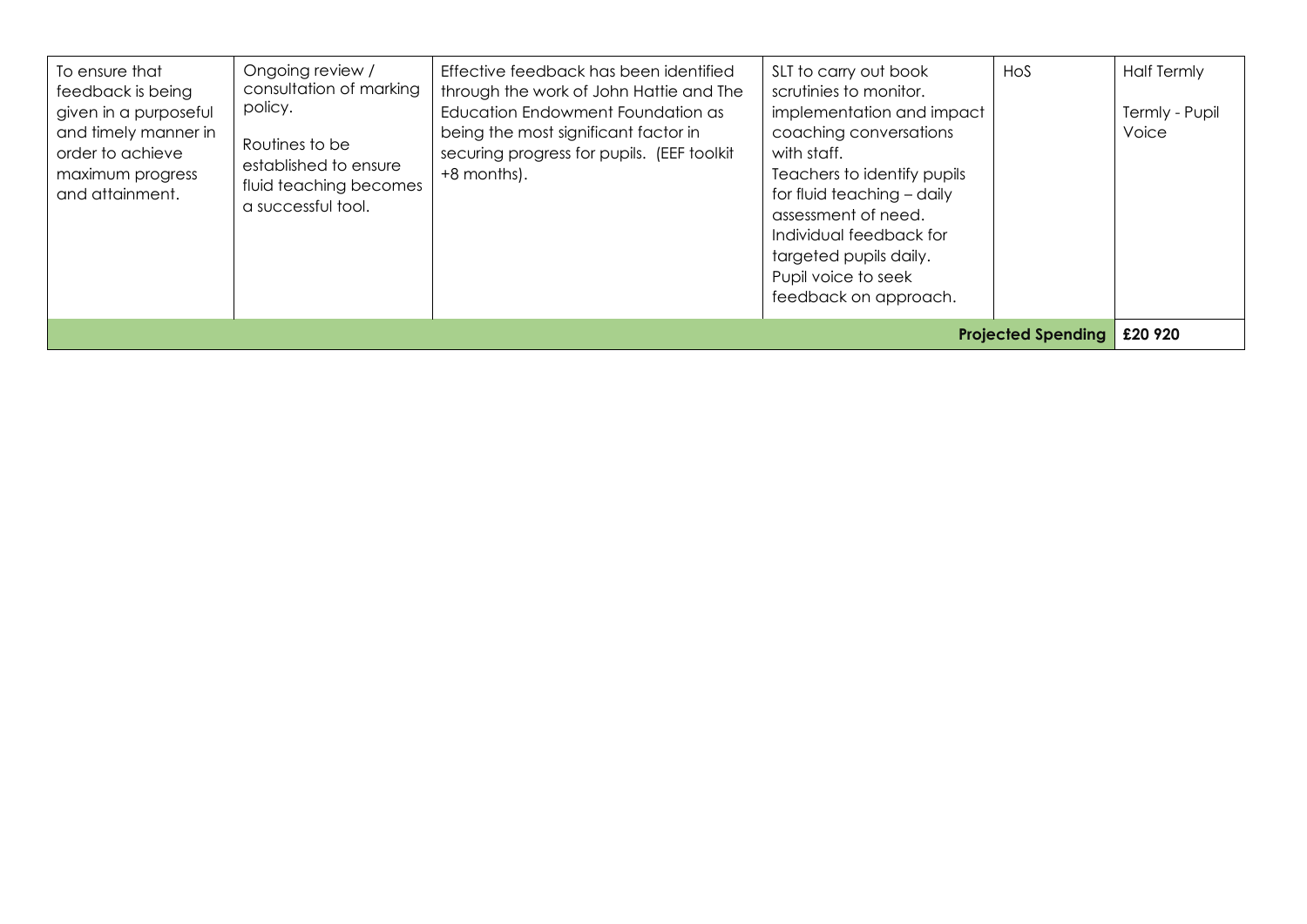| ii. Targeted academic support                                                                                                                              |                                                                                                                                                                                                                                                                                                                                                                                              |                                                                                                                                                                                                                                                                                                                                                                                                                                                                                                                                                                                                                                                                                                                                                                                                                                                                                                                                                                                                                                                                                                              |                                                                                                                                                                                                                                                                                                                                                                                                                                                                                                                                                                                                                                                                             |                             |               |  |  |  |
|------------------------------------------------------------------------------------------------------------------------------------------------------------|----------------------------------------------------------------------------------------------------------------------------------------------------------------------------------------------------------------------------------------------------------------------------------------------------------------------------------------------------------------------------------------------|--------------------------------------------------------------------------------------------------------------------------------------------------------------------------------------------------------------------------------------------------------------------------------------------------------------------------------------------------------------------------------------------------------------------------------------------------------------------------------------------------------------------------------------------------------------------------------------------------------------------------------------------------------------------------------------------------------------------------------------------------------------------------------------------------------------------------------------------------------------------------------------------------------------------------------------------------------------------------------------------------------------------------------------------------------------------------------------------------------------|-----------------------------------------------------------------------------------------------------------------------------------------------------------------------------------------------------------------------------------------------------------------------------------------------------------------------------------------------------------------------------------------------------------------------------------------------------------------------------------------------------------------------------------------------------------------------------------------------------------------------------------------------------------------------------|-----------------------------|---------------|--|--|--|
| <b>Measure</b>                                                                                                                                             | <b>Activity</b>                                                                                                                                                                                                                                                                                                                                                                              | <b>Evidence and rationale</b>                                                                                                                                                                                                                                                                                                                                                                                                                                                                                                                                                                                                                                                                                                                                                                                                                                                                                                                                                                                                                                                                                | Monitoring                                                                                                                                                                                                                                                                                                                                                                                                                                                                                                                                                                                                                                                                  | <b>Staff lead</b>           | <b>Review</b> |  |  |  |
| To provide<br>structured<br>interventions through<br>one-to-one and<br>small group<br>intervention,<br>including<br>opportunities for<br>more able pupils. | Establish small group<br>maths, phonics, fine<br>motor control and<br>reading and language<br>interventions for<br>disadvantaged pupils<br>falling behind age-<br>related expectations.<br>Deliver bespoke greater<br>depth interventions<br>focussing on cultural<br>capital and quality<br>literature.<br>Impact of intervention<br>needs to be established<br>and better<br>communicated. | Provide the opportunity for targeted support,<br>away from whole class learning where<br>appropriate, to address gaps in learning.<br>Research from EEF states that, on average,<br>reading & oral language comprehension<br>approaches improve learning by an<br>additional five months' progress over the<br>course of a school year.<br>Both John Hattie and EEF state that phonics<br>instruction has an overwhelmingly positive<br>impact upon learning (+4 months).<br>Ofsted report on PP 2014 suggests that the<br>"effective deployment of teaching staff was<br>seen as vital in raising standards among<br>disadvantaged pupils, with the best teachers<br>working with those who needed most<br>support, and using teaching assistants to<br>support pupils' learning".<br>Evidence demonstrates effectiveness of<br>approach e.g. Visible Learning by John<br>Hattie.<br>The Education Endowment Foundation (EEF)<br>shows that on average, intervention by<br>teaching assistants can have an impact of +5<br>months' progress for 1:1 tuition and +4<br>months' progress small group tuition. | <b>RWI Leader Learning</b><br>Walks.<br>RWI Tracking.<br>Phase leaders and SLT<br>to carry out learning<br>walks, lesson<br>observations and<br>book scrutinies.<br>Data uploads T1, T2,<br>T3.<br>Assessment data<br>analysis (termly).<br>Termly pupil progress<br>meetings will be held.<br>Impact of intervention<br>needs to be<br>established and better<br>communicated.<br>Clear deadlines to be<br>given to staff on plan,<br>implement, review<br>cycle for intervention.<br>Ass Prin Inclusion /<br>Phase Leaders to<br>evaluate impact of<br>Intervention / Review<br>of planned outcomes<br>- at end of every<br>intervention and at<br>least every 6-8 weeks. | HoS<br>AssPrin<br>Inclusion | Half termly   |  |  |  |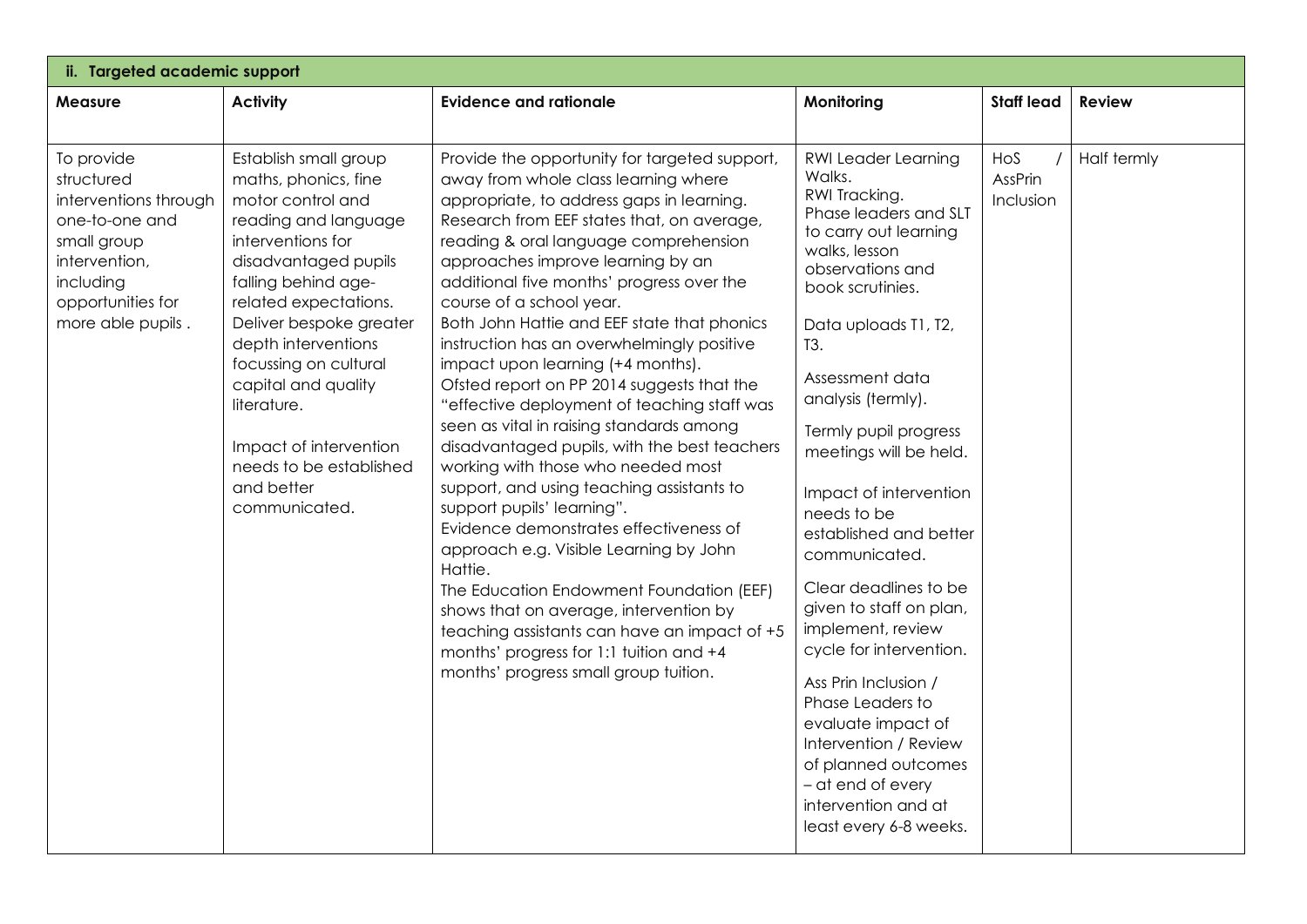| specific students with particular needs or<br>Progress against Well<br>behavioural issues. (+3 months)<br>Being Award.<br>Staff / Parent / Pupil<br>Voice.<br><b>Projected Spending</b><br>£26 542 | To deliver a<br>comprehensive<br>programme of<br>targeted and<br>universal support to<br>address any needs<br>derived from social,<br>emotional and<br>mental health<br>which impact on<br>learning. | Access to a daily Nurture<br>group for targeted<br>pupils.<br>Provide emotional and<br>behavioural support in<br>school (ELSA)<br>Wishes and feelings work<br>Counselling -<br>bereavement,<br>separation and loss<br>Funding of pastoral HLTA.<br>Develop role of<br><b>Federation Mental</b><br>Health Lead.<br>Develop Mental Health /<br>WellBeing initiatives as<br>part of Well Being Award.<br>Mental Health First Aid -<br>key personnel to attend<br>training. | Target children for Nurture have exceptional<br>needs or behavioural issues which have<br>made them prone to exclusion when being<br>educated in large, busy classrooms. The<br>pace of the curriculum is too fast moving for<br>them, and they have multiple vulnerability<br>factors which inhibit their PSED development.<br>Conventional approaches have not ensured<br>progress for these children.<br>Small group tuition, especially based upon<br>social and emotional aspects of learning, has<br>a +4 months' impact on educational<br>outcomes for learners based upon EEF<br>research. EEF states that 'On average, SEL<br>interventions have an identifiable and<br>significant impact on attitudes to learning,<br>social relationships in school, and attainment<br>itself.<br>EEF evidence also suggests that, on average,<br>behaviour interventions can produce<br>moderate improvements in academic<br>performance along with a decrease in<br>problematic behaviours. Effect sizes are larger<br>for targeted interventions matched to | <b>Boxall profile data</b><br>analysis.<br>Sessions planned by<br>nurture lead.<br>Intervention<br>monitoring/<br>observations.<br>Observations of<br>children within<br>classroom/school<br>setting.<br>Discussions with<br>parents.<br>Behaviour data<br>analysis.<br>Supervision.<br><b>Pupil Progress</b><br>Meetings T1, T2, T3.<br>Review of planned<br>outcomes at least<br>every 6-8 weeks. | <b>HLTA</b><br>Hos<br><b>FSW</b> | Half termly |
|----------------------------------------------------------------------------------------------------------------------------------------------------------------------------------------------------|------------------------------------------------------------------------------------------------------------------------------------------------------------------------------------------------------|-------------------------------------------------------------------------------------------------------------------------------------------------------------------------------------------------------------------------------------------------------------------------------------------------------------------------------------------------------------------------------------------------------------------------------------------------------------------------|------------------------------------------------------------------------------------------------------------------------------------------------------------------------------------------------------------------------------------------------------------------------------------------------------------------------------------------------------------------------------------------------------------------------------------------------------------------------------------------------------------------------------------------------------------------------------------------------------------------------------------------------------------------------------------------------------------------------------------------------------------------------------------------------------------------------------------------------------------------------------------------------------------------------------------------------------------------------------------------------------------------------------------------------------------|-----------------------------------------------------------------------------------------------------------------------------------------------------------------------------------------------------------------------------------------------------------------------------------------------------------------------------------------------------------------------------------------------------|----------------------------------|-------------|
|                                                                                                                                                                                                    |                                                                                                                                                                                                      |                                                                                                                                                                                                                                                                                                                                                                                                                                                                         |                                                                                                                                                                                                                                                                                                                                                                                                                                                                                                                                                                                                                                                                                                                                                                                                                                                                                                                                                                                                                                                            |                                                                                                                                                                                                                                                                                                                                                                                                     |                                  |             |
|                                                                                                                                                                                                    |                                                                                                                                                                                                      |                                                                                                                                                                                                                                                                                                                                                                                                                                                                         |                                                                                                                                                                                                                                                                                                                                                                                                                                                                                                                                                                                                                                                                                                                                                                                                                                                                                                                                                                                                                                                            |                                                                                                                                                                                                                                                                                                                                                                                                     |                                  |             |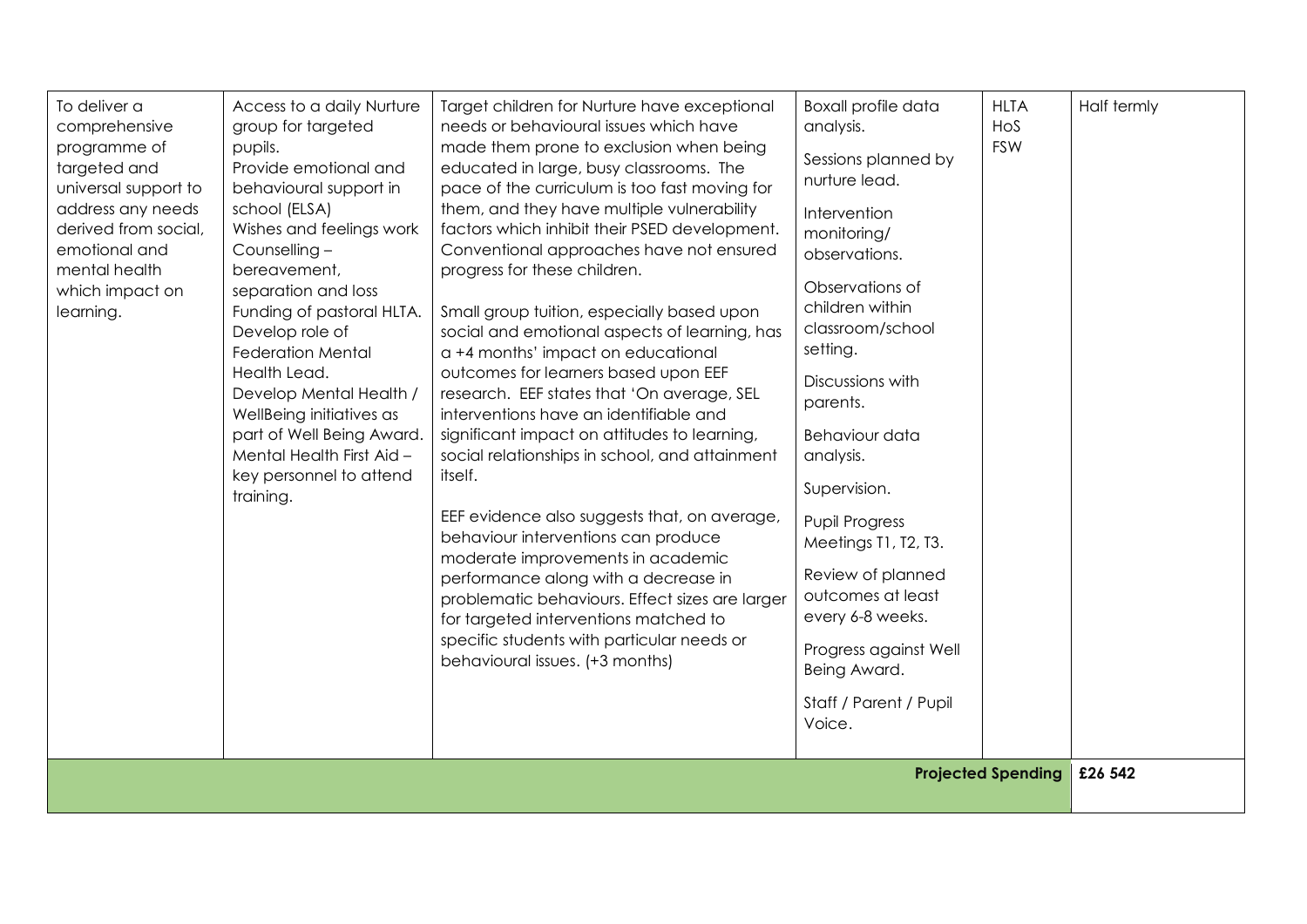| iii. Wider strategies                                                                                                           |                                                                                                                                                                                                                                                                                                |                                                                                                                                                                                                                                                                                                                                                                                                                                                                                                                                                                                                                                                                                                                                                                       |                                                                                                                                 |                       |               |  |  |
|---------------------------------------------------------------------------------------------------------------------------------|------------------------------------------------------------------------------------------------------------------------------------------------------------------------------------------------------------------------------------------------------------------------------------------------|-----------------------------------------------------------------------------------------------------------------------------------------------------------------------------------------------------------------------------------------------------------------------------------------------------------------------------------------------------------------------------------------------------------------------------------------------------------------------------------------------------------------------------------------------------------------------------------------------------------------------------------------------------------------------------------------------------------------------------------------------------------------------|---------------------------------------------------------------------------------------------------------------------------------|-----------------------|---------------|--|--|
| <b>Measure</b>                                                                                                                  | <b>Activity</b>                                                                                                                                                                                                                                                                                | <b>Evidence and rationale</b>                                                                                                                                                                                                                                                                                                                                                                                                                                                                                                                                                                                                                                                                                                                                         | Monitoring                                                                                                                      | <b>Staff lead</b>     | <b>Review</b> |  |  |
| Pupils will develop a<br>cultural capital so<br>that they are not<br>disadvantaged by<br>their socio-economic<br>circumstances. | At least one visit/visitor<br>funded by academy<br>for PP pupils<br>Programme of free<br>after school clubs<br>Funding also used to<br>support targeted<br>enrichment/extension<br>/transition days for<br>eligible pupils.<br>Ongoing identification<br>of need through<br>provision mapping. | We aim to build children's cultural capital<br>by providing opportunities that they may<br>not normally receive. Developing<br>aspiration and widening opportunities for<br>future decisions and life choices.<br>Developing an enriched vocabulary and<br>ability to articulate. Wellbeing and<br>motivation is nurtured. A consistent whole<br>school commitment develops well<br>rounded citizens.<br>FSM eligibility is arguably not a reliable<br>indicator of deprivation/need for many<br>families therefore a universal subsidy is<br>offered to maximise engagement in<br>activities.<br>EEF Toolkit suggests that such activities<br>have the following impact<br>S & E aspects +4 months<br>Arts participation +2 months<br>Sports participation +2months. | Provision Mapping<br>managed by APs<br>Club Attendance<br>records.<br>Monitoring of<br>attendance by PP pupils.<br>Pupil Voice. | HoS<br>PE Lead<br>APs | Termly.       |  |  |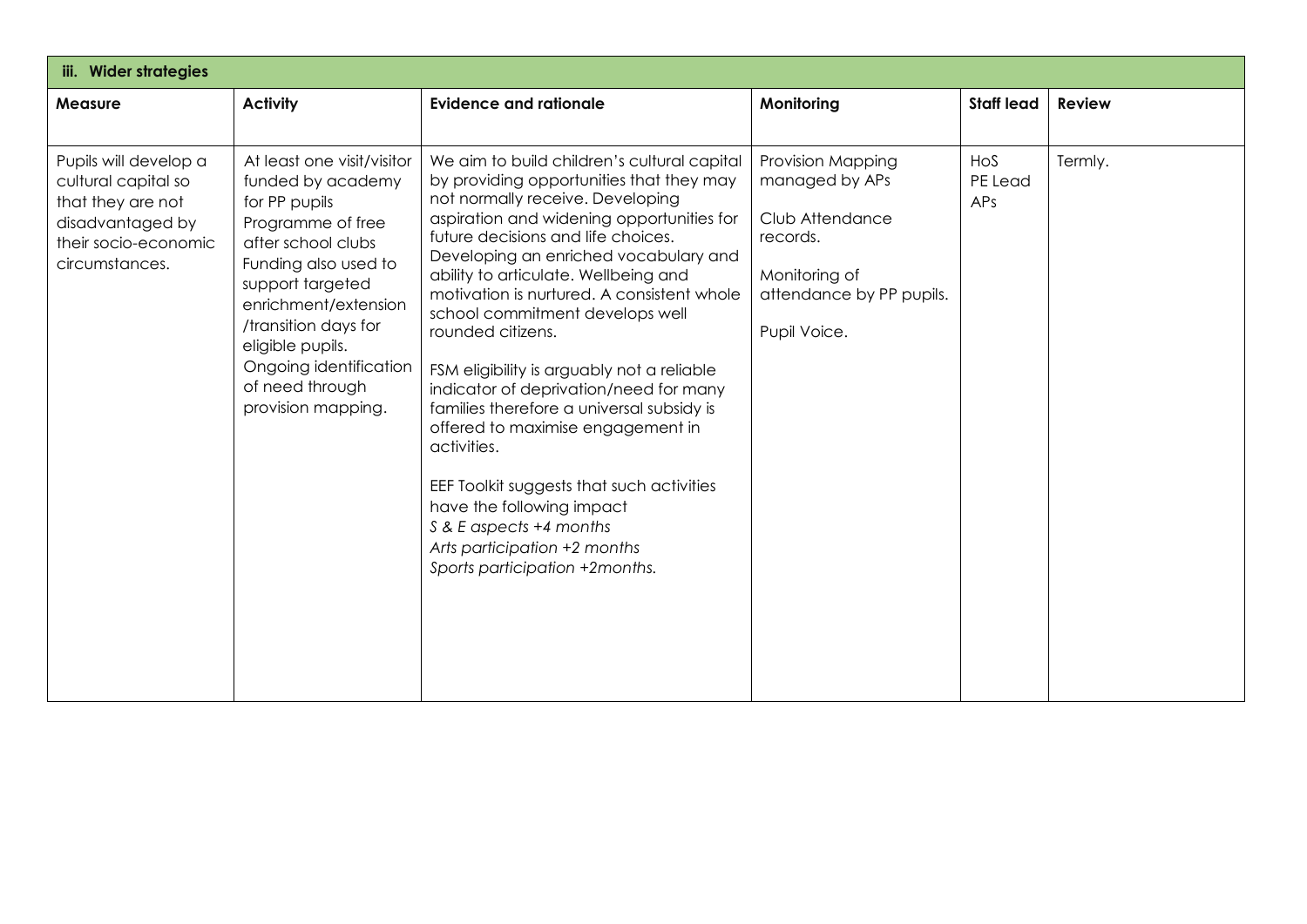| To ensure that<br>children are in school<br>every day. | Ongoing focus on<br>improving<br>attendance of PP<br>pupils and reducing<br>persistent absence<br>rates.<br>Regular<br>tracking/monitoring of<br>PP children.<br><b>Purchase Education</b><br>Access SLA. | Attendance is a whole school priority with<br>monitoring indicating pupils eligible for PP<br>need close monitoring and effective<br>intervention.<br>NfER briefing for school leaders identifies<br>addressing attendance as a key step -<br>"higher levels of pupil absence were<br>associated with poorer outcomes for<br>disadvantaged pupils in both primary<br>and secondary schools".<br>'Children who are persistently absent are<br>affected in a number of ways. Pupils who<br>have ongoing absence issues often<br>come from disadvantaged backgrounds.<br>These children may start school behind<br>their peers in terms of their language and<br>social development, and missing lots of<br>school makes it harder for them to catch | Daily register check.<br>Fortnightly monitoring of<br>attendance and lates.<br>Regular meetings and<br>action planning with<br>EWO.<br>Half termly analysis -<br>whole school and pupil<br>group attendance data.<br>Historical and<br>benchmark data<br>analysis.<br>Meetings for key families<br>at risk of PA by FSW<br>Consider extending the<br>cycle of 'welfare calls' to | FSW/<br>HoS | Fortnightly |
|--------------------------------------------------------|-----------------------------------------------------------------------------------------------------------------------------------------------------------------------------------------------------------|---------------------------------------------------------------------------------------------------------------------------------------------------------------------------------------------------------------------------------------------------------------------------------------------------------------------------------------------------------------------------------------------------------------------------------------------------------------------------------------------------------------------------------------------------------------------------------------------------------------------------------------------------------------------------------------------------------------------------------------------------|----------------------------------------------------------------------------------------------------------------------------------------------------------------------------------------------------------------------------------------------------------------------------------------------------------------------------------------------------------------------------------|-------------|-------------|
|                                                        |                                                                                                                                                                                                           | up. When a child is allowed to miss<br>school on a frequent basis, they develop<br>poor attitudes to school. They're more<br>likely to truant at secondary level, and<br>this affects their GCSE grades and their<br>chances of finding a job, further<br>education or training'. DfE 2012                                                                                                                                                                                                                                                                                                                                                                                                                                                        | continue to engage<br>reluctant attenders.                                                                                                                                                                                                                                                                                                                                       |             |             |